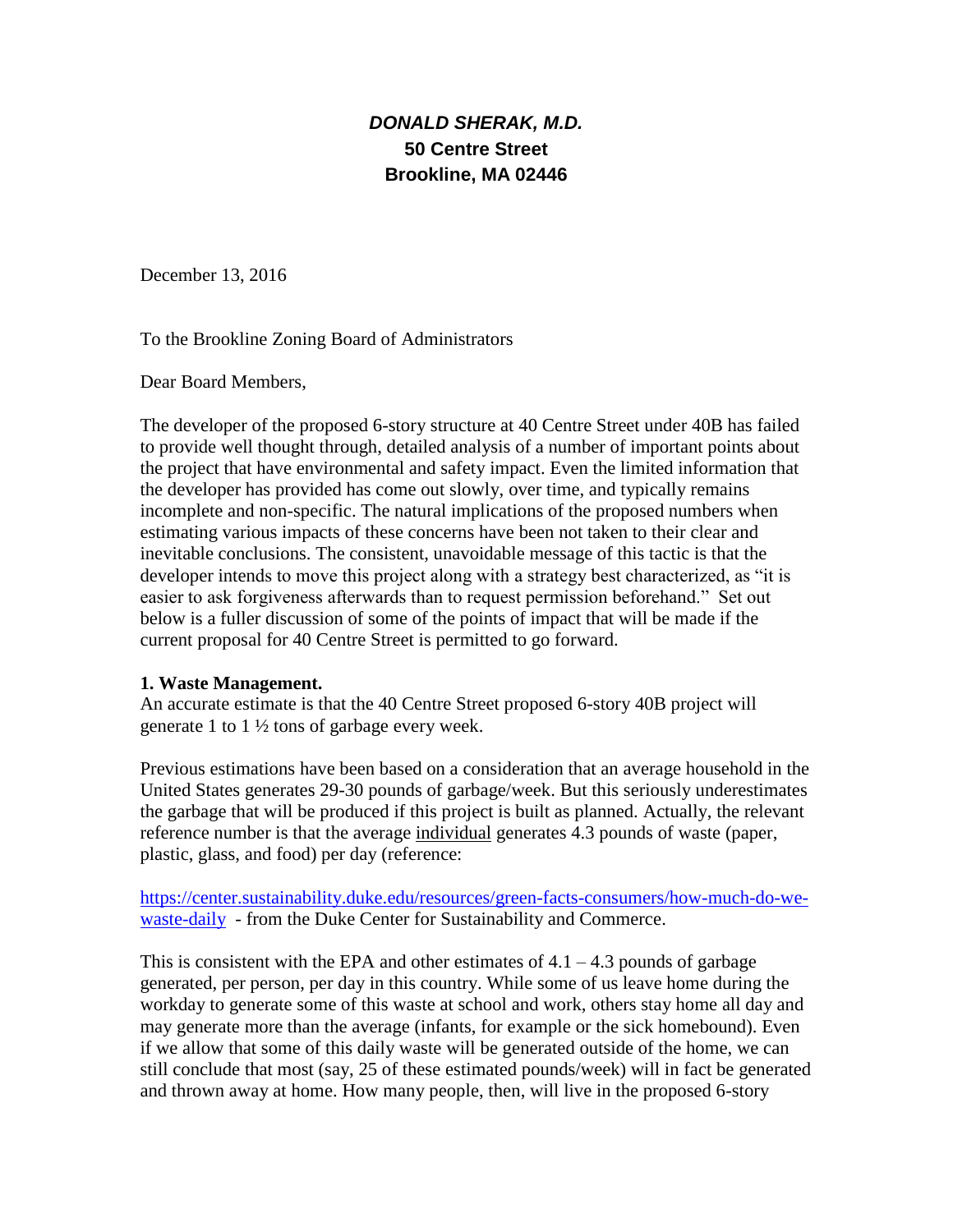building at 40 Centre Street in the estimated 42 units? One reasonable 'underestimation' would be that we should anticipate approximately 80 people living in the proposed structure. Those 80 people would then be expected to generate, as a conservative approximation, 2,000 pounds of paper, food trash, plastic, and glass each week. This is a low-ball weight projection, based on a conservative estimate of the number of potential occupants. The total waste produced could easily be more, and can be anticipated to exceed this on some occasions (for example, Christmas morning, Super bowl Sunday).

The proposed trash storage room at 40 Centre Street will not hold this amount of trash, even if compacted. The proposed trash pickup schedule is not practical or realistic. The present building design and proposed trash pick-up schedule do not allow for trash in this quantity to be accumulated, stored hygienically, or disposed of safely. Once the building is completed, our Town and the unsuspecting occupants of 40 Centre Street will be left holding the bag, quite literally. What guarantees do the Town and the immediate neighbors have that there will be room to house additional waste containers in the trash room at 40 Centre Street, should the Public Works Department deem them necessary once the building is occupied?

These considerations, as well as multiple other lines of evidence reinforce the impression that the proposed building plan is designed only to maximize profits for the developer, with blatant disregard for project development-related issues that are critical to the welfare of the Town, the neighborhood, and the individuals who will live there.

#### **2. Noise Pollution.**

We have been told that 44 compressors will be located on the top of the proposed 40 Centre Street structure. There has been brief mention of the sound that a compressor generates, but no thoughtful consideration of the cumulative effect of 44 units all massed together. In the same way that we understand that the chorus produces a more powerful presence than the soloist, we can understand that a "chorus" of 44 such units represents a much greater sonic contamination than a single unit. Therefore, it is reasonable to not allow the developers to, once again, take a "wait and see" approach to sound dampening, but to require them to present a reasonable estimate from a sound engineer as to what the environmental impact of the compressors will be for individuals on the street or those like myself and the residents of nearby Winchester and Wellman Streets who will encounter the noise from their bedroom windows.

Another potential source of noise pollution will be the proposed parking stackers that will be used in what is essentially a screened parking lot on the ground floor level. The developer feigned ignorance of the manufacturer and model of the stackers he intends to use. Without that information, it is not possible to assess the noise those stackers will make and the disruption that noise will cause for residents of 40 Centre and for neighbors.

We have no true appreciation yet of what the environmental noise impact of the proposed site will be on neighbors – or how much of it, if any, can even be mitigated. It is not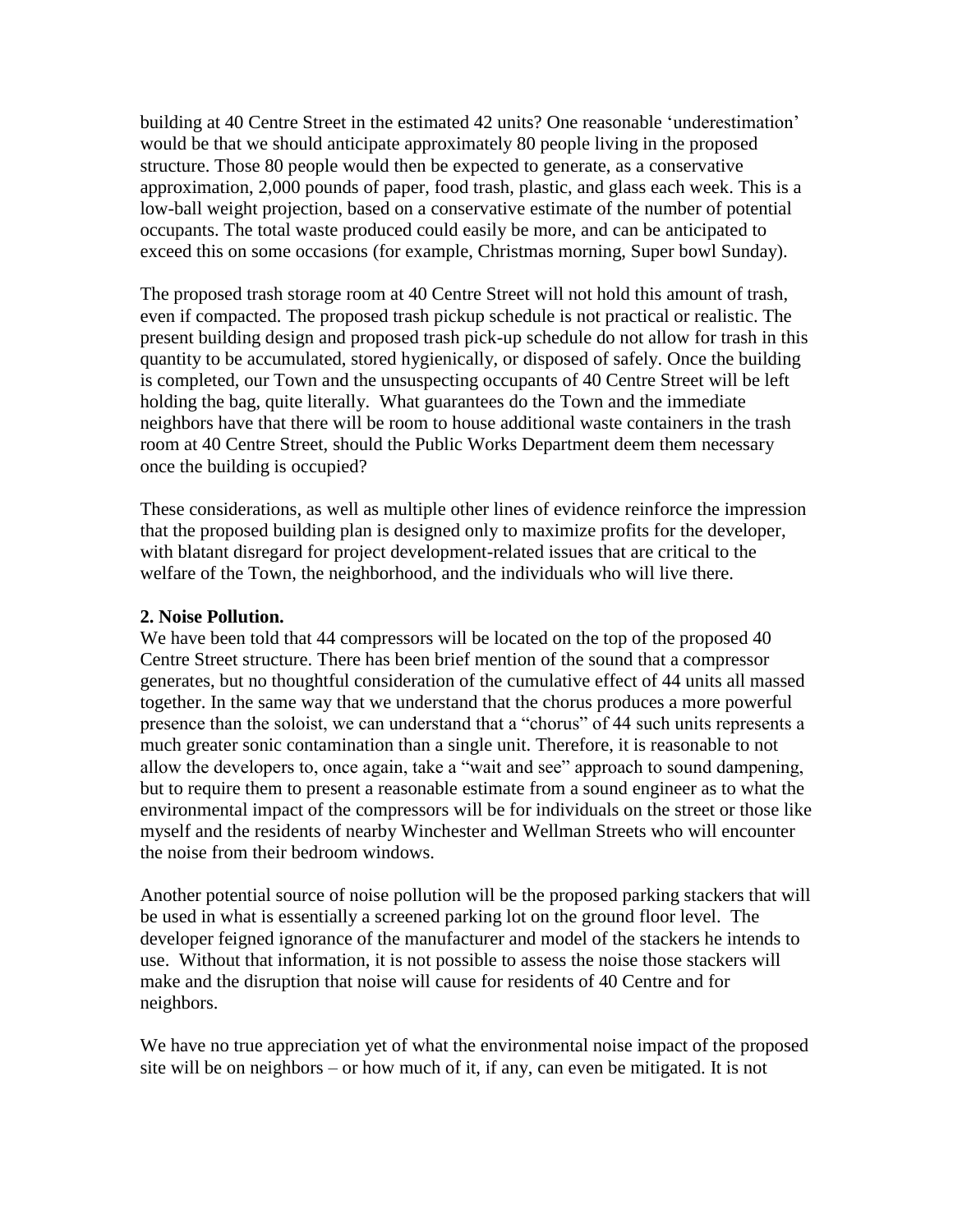unreasonable to ask that a specific, fact-based set of noise impact estimations be produced by the developer and by experts for the Town and distributed for comment.

## **3. Delivery Traffic.**

We have looked at the impact of the proposed structure from several aspects. I think that we are significantly underestimating the number of deliveries that will be made by Amazon, UPS, FedEx, the postal service, restaurants, pizza parlors, etc. to this new building, as we have not been given a reasonable estimate of how many individuals would inhabit this structure. The design offers no off-street parking for these deliveries or for businesses providing cleaning, plumbing, electrical work, elevator maintenance or other services to the residents. Given that parking is not permitted on the even-numbered side of Centre Street, the 40 Centre Street building will almost certainly have more impact on the neighborhood traffic flow and safety than the low-ball estimates of traffic to be generated by the building would suggest. And again, in some circumstances (weeks leading up to Christmas or Super Bowl Sundays, for example) there are reasons that the "average" traffic impact can be anticipated to be exceeded.

## **4. Environmental Impact – an additional consideration.**

There have been multiple requests for a realistic assessment of the impact on of the proposed structure on the fate of the trees currently gracing the side and back of the building. A detail that has not been mentioned is the fate of the single maple tree that is planted in front of 40 Centre Street. One has only to stand on the side of the property at 5, 10 or even 15 feet back from the sidewalk and look across to the other side to understand that it is almost inevitable that this tree will be an early and complete victim to any such significantly reduced setback. The developer knows where he wants his building to stand and yet he has failed to acknowledge this inevitability. Again, we might have only learned that this tree was doomed when the "permission granting" phase was long past and the only thing the Board would have left to demand of the developer would be an empty apology.

# **5. Oversized.**

As I understand it, the constraints of the Chapter 40B law are such that mere aesthetic considerations have no weight and that the ZBA is not able to consider aesthetics per se when considering a 40B proposal. With that understanding in mind, I wish to revisit the form of the proposed building. The present proposed structure is clearly designed to make the absolute maximum profits for the developer by turning as much of this parcel of property into building as is technically possible into rentable space, leaving as very little as possible for any other purpose. The 6-story height is the maximum that the developer can technically achieve with the particular cheap form of construction he intends to use. If he wished to go higher, he would have to engage in a very different economy of scale. Here is the real math of Centre Street. There are no other buildings with a setback even remotely as short as the one proposed by this design. There are a total of 24 separate structures on Centre Street between Fuller and Beacon Street. The vast majority of these buildings rise only 3 stories above their raised foundations. These are 3-story homes and some 4-story multi unit structures. There are only 3 structures on the length of this street that exceed 4 stories. These multi-unit buildings, including the taller ones, are generally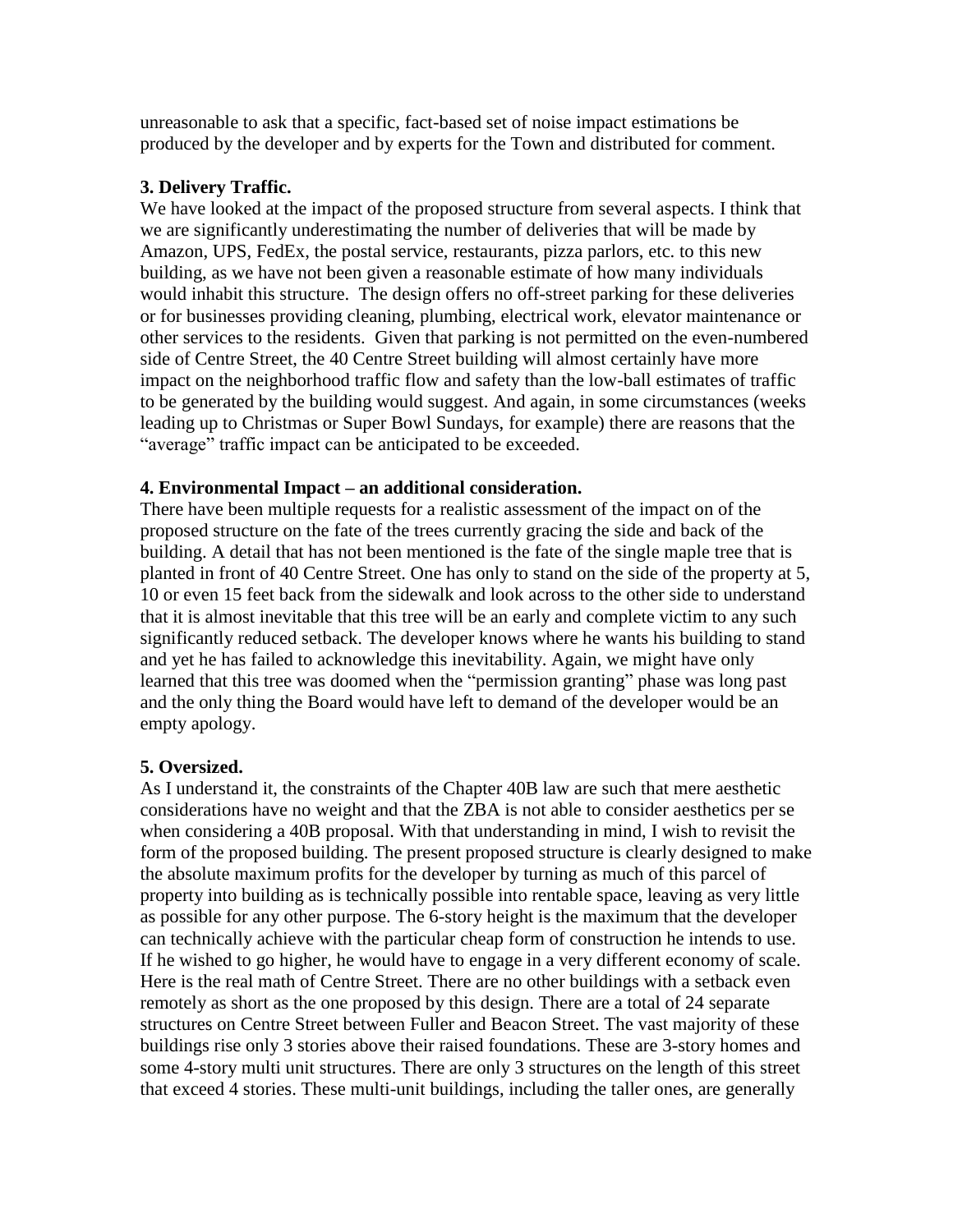well-spaced and proportioned -- and all of them have substantial setbacks in front – equal to or exceeding those of the private homes. Several recent structures extend further than traditional homes towards the side property lines. But even these buildings have not violated the overall residential streetscape that is preserved by the 25-30 foot setback of most buildings. It is in this one feature that the character of Centre Street has so far been fully retained. In the initial presentation, the developer created a false analogy by introducing (irrelevant) numbers that distract from their intent to disrupt Centre Street's streetscape, by comparing their proposed setback to the very limited setbacks on nearby Beacon Street, which is not a residential street in this immediate area, rather than comparing it to other residential streets, or even the residential parts of Beacon Street outside of Coolidge Corner.

The truth is that Centre Street remains a residential Street, one of several that is a gateway into the larger residential areas surrounding Coolidge Corner. Centre Street's value to the neighborhood in part is related to its function and feel as a street of residences. The developer has chosen in many and varied ways to ignore this reality as he proposes to erect a structure that also ignores this reality. It is understood that, in general, the ZBA has been instructed to look away and told that it has to let the issues of aesthetics fall by the wayside. However, I propose that in this one area, the setbacks at the front and the back of this proposed structure (as well as the encroaching on the property lines on the sides), the design goes from being a question of aesthetics to being one of undesirable density and overuse of the site. The massing of the current proposed design is, finally, "a bridge too far." That is, the destruction of the setbacks in the front and the back is simply too much, too deviant from the environs, and so irreversibly destructive of the inherent cohesion and character of the streetscape.

The rear setback adversely impacts the environmental quality of the residents of 19 Winchester Street and will interfere with their quiet enjoyment of their property. The scale of this proposed 40 Centre Street building should be considered beyond the pale.

#### **6. Deviant Design, downstream effects.**

When the impact the proposed building will have on this area over the next decades is taken into account, the current proposal must be seen, ultimately, as a design that is so substantially deviant from the structure, composition and proportion of its longerstanding neighbors that the potential impact transcends the realm of aesthetics and enters the realm of public safety concerns– both directly in so many ways detailed above and elsewhere, but also less directly in that the planned building will substantially and irrevocably alter the equation of the streetscape and how community members live and commune here in near and longer future.

It is my hope that the Board would not accept the developer's vague generalities and untethered promises when responsible detailed analysis of easily anticipated future problems is critical for them to be able to take an accurate measure of the proposed project's impact. It is my hope you, the Board, will acknowledge that there is a limit, even within the constraints of 40B, that a project needs to bear at least some relationship to it's neighborhood in order for that neighborhood to continue.